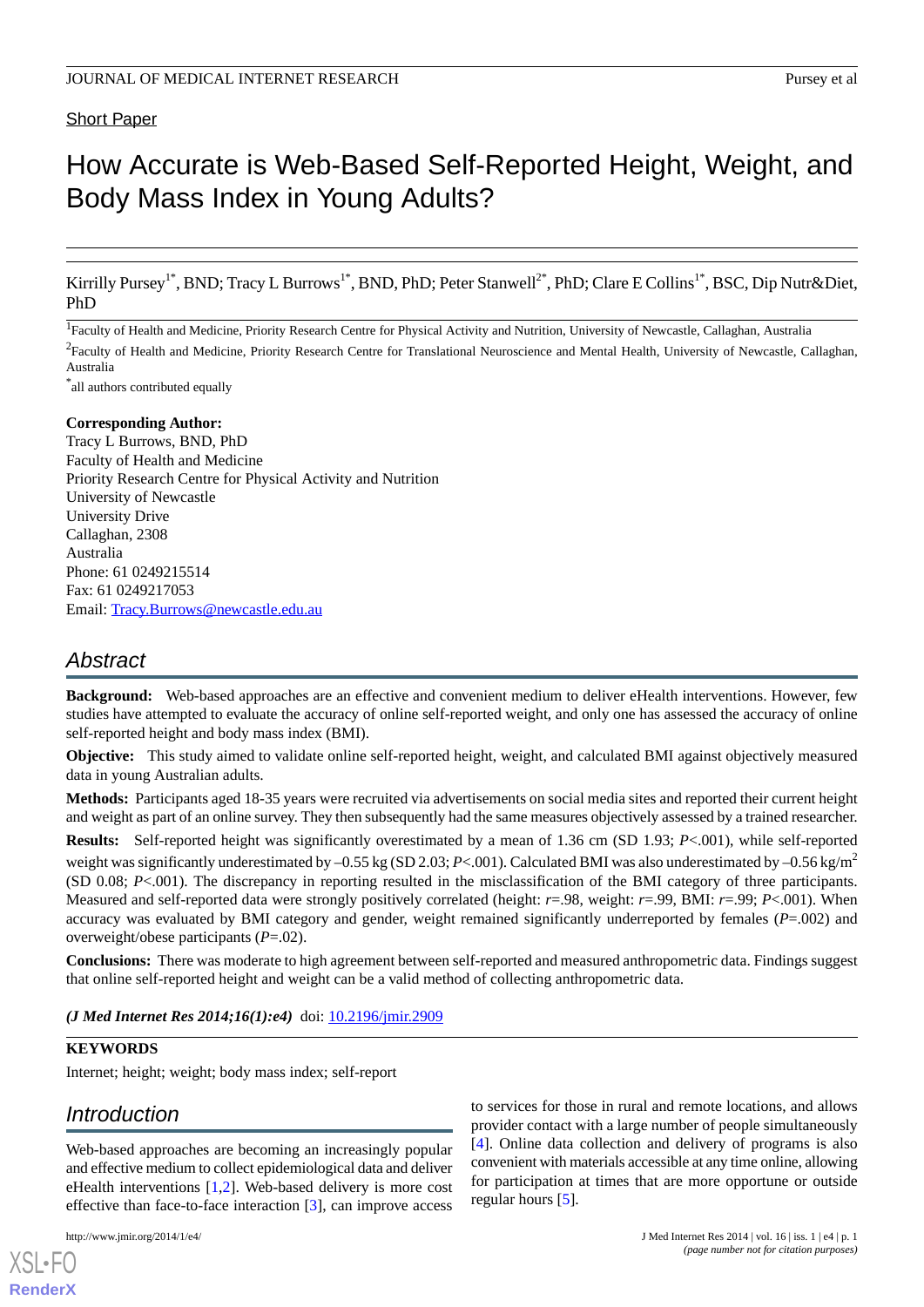To be effective, data that are self-reported via eHealth studies need to be reliable and accurate so that a participant's health status can be assessed and progress can be monitored. Discrepancies between measured and self-reported anthropometric data can lead to a misclassification of weight status and can thus affect assessment of participant health. Therefore the validation of self-reported Web-based data is essential.

Previous research indicates that a variety of factors including gender, age, and body mass index (BMI) can affect the accuracy of paper-based and interview-based self-reported anthropometric data [[6,](#page-8-3)[7](#page-8-4)]. There is a tendency for height to be overestimated and weight and BMI to be underestimated [[8-](#page-8-5)[12](#page-8-6)]. This leads to a subsequent misclassification of BMI category as a result of misreported anthropometric data [[7](#page-8-4)[,8](#page-8-5)[,13](#page-8-7)], which is significant given that BMI is a commonly used indicator of health status in epidemiological research. Given that these differences exist, it is likely that similar differences may exist between online self-report and measured data; however to date, the latter has not been well explored.

Self-reported data are subject to influence by factors including social desirability and mode of data collection, leading to estimation bias of anthropometric data [\[14](#page-8-8)]. Social norms to conform to a certain body ideal can affect reporting of anthropometric data [[15\]](#page-8-9), with one study reporting the classification of more individuals as obese in face-to-face interviews compared to via telephone interviews [\[16](#page-8-10)]. Mail-in surveys are associated with more accurate reporting of anthropometric data because participants are not as likely to be affected by the social pressures associated with data collection via interview. Similar to mail-in surveys, it may be assumed that the anonymity of Web-based data collection may result in more accurate self-reporting compared to face-to-face and telephone interviews. However, in a study conducted by Lassalle et al [\[17](#page-8-11)], reporting bias of Web-based self-reported anthropometric data was similar to that observed in face-to-face interviews. Therefore, the level of reporting bias associated with Web-based self-reporting of anthropometric data must be studied to determine its accuracy and appropriateness as a method of data collection.

To the authors' knowledge, very few studies have assessed online self-reported data. One study that recruited adult participants (N=2513) found significant underreporting of online self-reported weight by –0.49 kg and overreporting of online self-reported height by 0.56 cm. This resulted in the significant underreporting of BMI in the study (*P<*.05). In addition, Bonn et al found significant underreporting of weight (mean difference -1.2 kg, SD 2.6), although they validated online self-reported weight alone [\[18](#page-8-12)] without validating online self-reported height or BMI. Similarly, a study conducted by Harvey-Berino [\[3](#page-8-0)] found significant underreporting of weight (mean difference -0.86 kg). However, this study was set in the context of a weight loss intervention, which could have potentially made them more aware of their current weight, that is, they were less likely to have misreported their data, although that could not be assessed. Additionally, the study sample population were all in the

overweight/obese category (mean BMI 35.6 m/kg<sup>2</sup>, SD 6.5, range 25-50).

No studies have attempted to validate online self-reported height, weight, and BMI data in a young adult population. To the best of our knowledge, the current study is the first to evaluate accuracy of Web-based self-reported height compared to measured height in the young adult population in all weight categories. This has allowed for the calculation and comparison of BMI from self-reported and measured data in the youth population. The aim of this study was to validate self-reported height, weight, and calculated BMI data via an online survey compared to objectively measured data in young Australian adults.

## *Methods*

### **Participants**

Males and females living in New South Wales, Australia, aged 18-35 years were recruited from March-May 2013 via a media release coordinated by the University of Newcastle, Australia, including advertisements on the university website, online blog, and "virtual snowballing" using social media sites including Facebook. Participants were excluded if they were currently pregnant or not currently living in Australia. This study was conducted as part of a 164-item online food addiction survey that took approximately 30 minutes to complete. The survey included questions investigating perceptions of food addiction, demographic details, anthropometric data, and current dietary habits. As part of the survey, respondents were asked to self-report their current height and weight via the online tool, SurveyMonkey [\[19](#page-8-13)]. Demographic information was collected including gender, age, education, and postal code. Socioeconomic status was determined using the Socio-Economic Indexes for Areas (SEIFA) deciles, whereby postal areas receive a score of 1 to 10, with the lowest 10% of areas given the score of 1 and the highest 10% of areas are given the score of 10. Self-reported BMI was calculated from online self-reported height and weight using the standard equation, weight/height $^2$  $(kg/m<sup>2</sup>)$ .

Upon completion of the survey, participants were invited to attend a voluntary anthropometric measurement session on campus at the University of Newcastle and were contacted via email to select their preferred time via the online scheduling link, Doodle [\[20](#page-8-14)]. Within 1 month of completing the survey, body measurements were taken by a trained assessor using a standardized protocol. Participant height was measured to 0.1 cm by the BSM370 Stadiometer, and verbal instructions were provided according to the stretch stature method [\[21](#page-8-15)]. Weight, fat mass, and fat free mass were measured to 0.1 kg using the InBody720 bioelectrical impedance analyzer with shoes and heavy clothing removed. BMI was calculated using the same equation used for the calculation of self-reported BMI, and participants were subsequently classified as underweight (<18.49 kg/m<sup>2</sup>), healthy weight (18.0-24.99 kg/m<sup>2</sup>), overweight  $(25{\text -}29.99 \text{ kg/m}^2)$  or obese (>30 kg/m<sup>2</sup>) using the World Health Organization cut points [\[22](#page-8-16)]. At the end of the session, participants were provided with personalized feedback of their

 $XS$ -FO **[RenderX](http://www.renderx.com/)**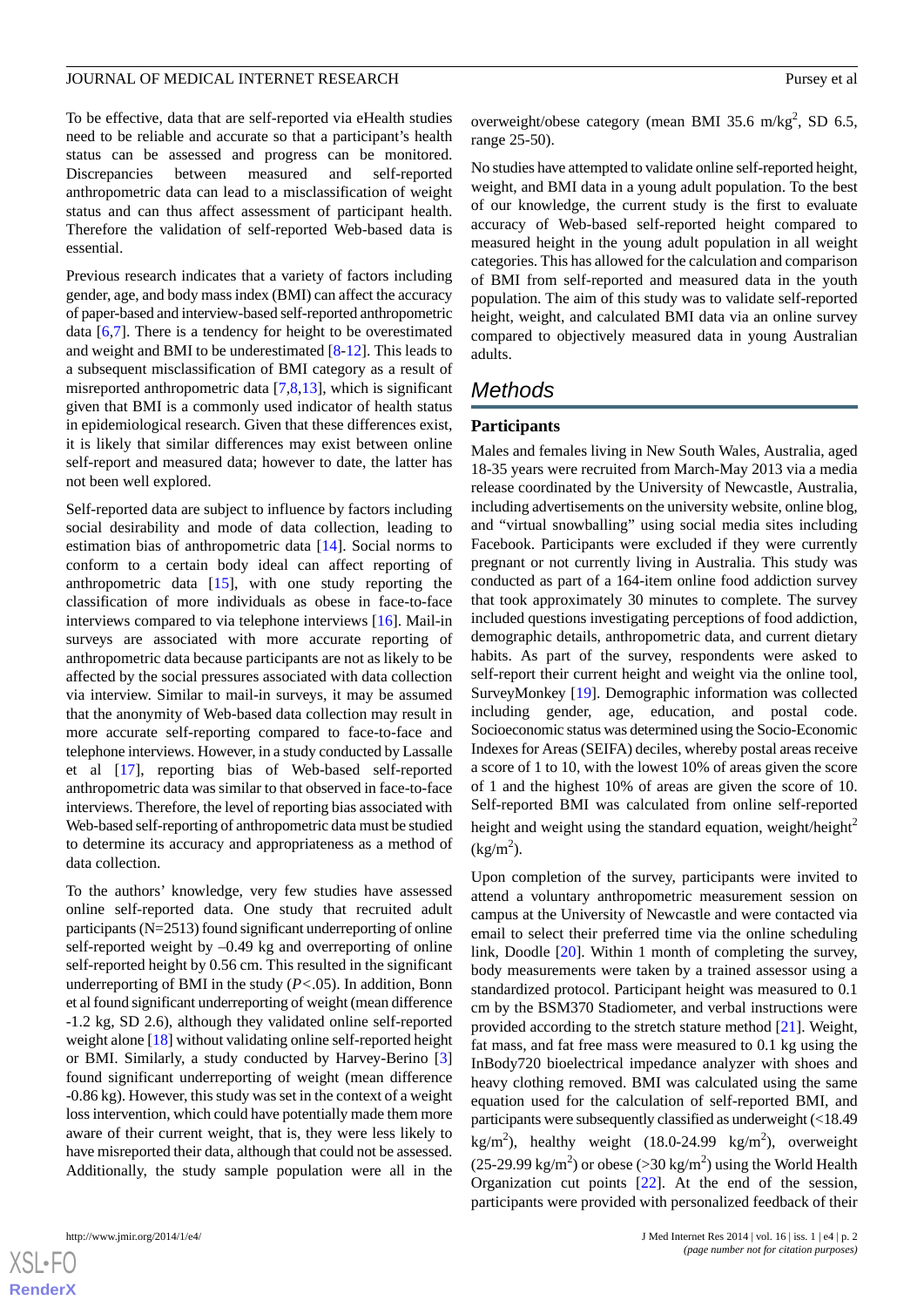results relative to normative standards. Written informed consent was obtained from all participants prior to measurement. This study was approved by the University of Newcastle Human Research Ethics committee.

#### **Statistics**

Participant characteristics were checked for normality and analyzed descriptively, with mean (standard deviation) reported. Paired *t* tests were used to evaluate differences between self-reported and measured data. Pearson correlation was used to examine the strength of linear relationships between self-reported and measured data. To further investigate the relationship between variables, a multiple regression model using age, gender, and BMI was used. The degree of agreement between self-reported and measured data was also assessed using Bland-Altman plots [\[23](#page-8-17)]. Cohen's *d* was used to compare effect sizes across different measures [\[24](#page-8-18)] and allowed for a more direct comparison of intervention effects on each outcome variable. These were calculated using the mean difference and the pooled standard deviation of the group  $(d=M_1-M_2/\sigma_{\text{pooled}})$ . Respondents were grouped and analyzed by age (18-25 years or >25-35 years), gender, and BMI category (healthy weight or overweight/obese) to determine differences between self-reported and measured data both within groups and across groups. Due to the small sample sizes, overweight and obese participants were grouped and analyzed together and

underweight participants were excluded from analysis. Statistics were computed using Stata V12. Significance level was set at .05.

### *Results*

A total of 504 participants completed the broader food addiction survey, with n=117 in the validation study (23.2%). Participant characteristics are described in [Table 1.](#page-2-0) Participants were predominantly female (79.5%, 93/117) with mean age 23.74 years (SD 3.92, range 18-35) and were from a range of socioeconomic backgrounds (35% SEIFA 5-6 deciles). The most commonly reported highest level of education achieved by the participants was a high school certificate (46.2%, 54/117) followed by a university degree (29.1%, 34/117). Mean BMI calculated from measured data was  $24.18\,\mathrm{kg/m^2}$  (SD 5.62, range 16.3-53) with the majority of participants classified as healthy weight (73.5%, 86/117). Three participants were classified as underweight, 16 as overweight, and 12 as obese. BMI calculated using self-reported data did not change BMI classification significantly with 5 participants classified as underweight, 87 as healthy weight, 13 as overweight, and 12 as obese. There were no significant differences between study participants and nonparticipants (n=367) of the larger survey with respect to demographic variables and self-reported height and weight  $(P > .05)$ .

<span id="page-2-0"></span>**Table 1.** Baseline data of adults participating in the Web-based food addiction study.

| Characteristics                     |                | Male         | Female            | Total         |  |  |  |
|-------------------------------------|----------------|--------------|-------------------|---------------|--|--|--|
| Participants (n)                    |                | 24           | 93                | 117           |  |  |  |
| Age (years), mean (SD)              |                | 24.54 (3.57) | 23.45 (4.54)      | 23.74 (3.92)  |  |  |  |
| SEIFA $a$ deciles, n $(\% )$        |                |              |                   |               |  |  |  |
|                                     | $1-2$ (lowest) | 0(0.0)       | 4(4.3)            | 4(3.4)        |  |  |  |
|                                     | $3 - 4$        | 5(20.8)      | 23(24.7)          | 28 (23.9)     |  |  |  |
|                                     | $5 - 6$        | 6(25.0)      | 35(37.6)          | 41(35.0)      |  |  |  |
|                                     | $7 - 8$        | 5(20.8)      | 15(16.1)          | 20(17.1)      |  |  |  |
|                                     | 9-10 (highest) | 8(33.3)      | 16(17.2)          | 24(20.5)      |  |  |  |
| BMI $b$ category (kg/m $2$ ), n (%) |                |              |                   |               |  |  |  |
|                                     | Underweight    | 0(0.0)       | 3(3.2)            | 3(2.6)        |  |  |  |
|                                     | Healthy weight | 19(79.2)     | 67(72.0)          | 86 (73.5)     |  |  |  |
|                                     | Overweight     | 4(16.7)      | 12(12.9)          | 16(13.7)      |  |  |  |
|                                     | Obese          | 1(4.2)       | 11(11.8)          | 12(10.2)      |  |  |  |
| Fat mass (kg), mean (SD)            |                | 11.20(8.87)  | 20.33 $(13.28)^c$ | 18.43 (13.00) |  |  |  |
| Fat free mass (kg), mean (SD)       |                | 65.20 (9.02) | 46.18 $(6.34)^d$  | 50.10 (10.34) |  |  |  |
| Body fat (%), mean (SD)             |                | 13.89 (6.85) | 28.58 $(9.38)^d$  | 25.48 (10.63) |  |  |  |

a SEIFA: socioeconomic index for areas

 $<sup>b</sup>BMI: body mass index; weight (kg) / height (m)<sup>2</sup>$ </sup>

**[RenderX](http://www.renderx.com/)**

 $c_{P=.002}$ 

<sup>d</sup>*P<*.001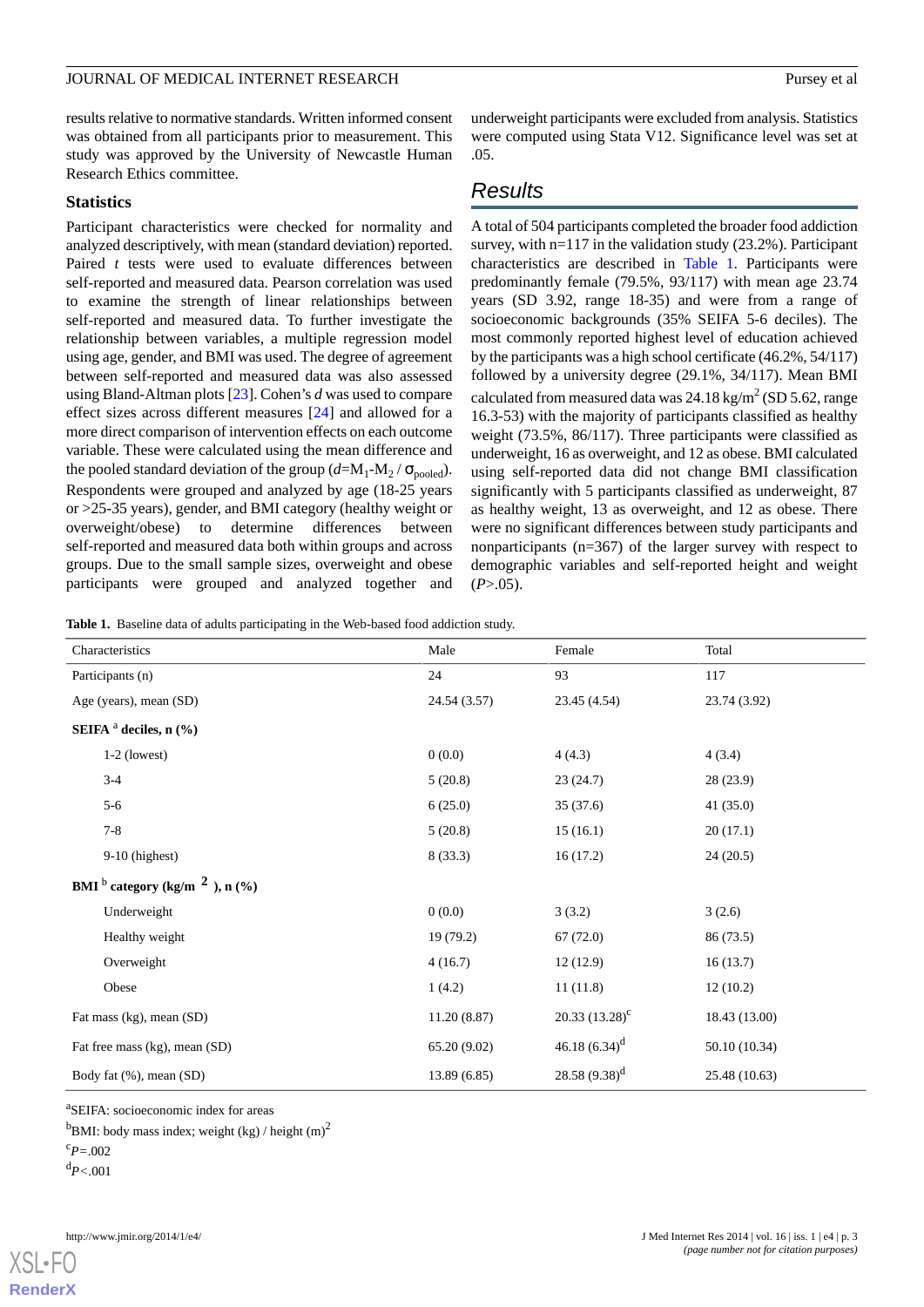Differences in self-reported and measured data as well as effect sizes are reported in [Tables 2](#page-3-0) and [3](#page-4-0). Mean self-reported height, 169.35 cm (SD 8.86) was significantly higher than measured height (mean 167.99 cm, SD 8.37; mean difference 1.36 cm, SD 1.93, *P<*.001). Self-reported weight (mean 67.93 kg, SD 17.39) was significantly lower than measured weight (mean 68.48 kg, SD 17.59; mean difference –0.55 kg, SD 2.03, *P=*.004). As a result of the discrepancies between self-reported and measured height and weight, BMI calculated from self-reported height and weight was significantly lower than measured BMI (mean –0.56 kg/m<sup>2</sup> , SD 0.08, *P<*.001). Self-reported height and weight and calculated BMI were highly correlated with the corresponding measured data (height: *r*=.98, weight: *r*=.99, BMI: *r*=.99; *P<*.001). [Figures 1](#page-5-0)-[3](#page-6-0) display the Bland Altman plots for the average versus mean difference in self-reported and actual measurements. The limits of agreement (LOA) were wide for each variable of height, weight, and BMI. At the group level, the majority of values fell within the LOA (2SD) indicating a fairly good level of agreement. In descending order, the mean difference (LOA) when compared to measured data for each variable was  $-0.55$  kg  $(-4.61, 3.51)$  for weight, 0.56 kg/m<sup>2</sup> (-1.26, 2.37) for BMI, and 1.37 cm (-2.49, 5.22) for height. Analysis using Cohen's *d* showed there was no or little effect (Cohen's *d*≤.50) on all variables (height, weight,

BMI); range was 0.01-0.30. Despite the lower number of male participants, effect sizes were generally higher for males than females.

When grouped by BMI category, self-reported and measured weight did not differ significantly in healthy weight participants (*P=*.07) but remained significantly underreported in overweight/obese participants (*P=*.02). Discrepancies between self-reported and measured weight and BMI were significant between those overweight/obese compared to healthy weight (*P=*.02 and *P=*.03 respectively). Self-reported weight was significantly underreported by females (*P=*.002) but not by males (*P=*.71). Differences between self-reported and measured height were significant for males and females (*P=*.02 and *P=*.03 respectively). When grouped by age category, individuals aged 18-25 years were found to significantly underreport weight (*P=*.02), but not in individuals >25 years (*P=*.06). Height and BMI remained significantly misreported for all groups when grouped by BMI, age, and gender. When controlling for variables including gender, age, and BMI, the relationship between self-reported and measured data for each outcome measure remained highly significant (*P<*.001). However, these additional explanatory variables did not increase the strength of the associations.

|                                       | Self-reported<br>height | Measured<br>height | Difference | P <sup>a</sup> | $d^b$         | Self-reported<br>weight | Measured<br>weight | Difference    | $P^{a}$ | $d^b$ |
|---------------------------------------|-------------------------|--------------------|------------|----------------|---------------|-------------------------|--------------------|---------------|---------|-------|
|                                       | Mean $(SD)$             | Mean (SD)          | Mean (SD)  |                |               | Mean $(SD)$             | Mean $(SD)$        | Mean (SD)     |         |       |
| All                                   | 169.35 (8.86)           | 167.99 (8.37)      | 1.36(1.93) | < 001          | 0.16          | 67.93 (17.39)           | 68.48 (17.59)      | 0.55(2.03)    | .004    | 0.03  |
| Gender                                |                         |                    |            |                |               |                         |                    |               |         |       |
| Male $(n=24)$                         | 180.48 (7.52)           | 178.69 (6.94)      | 1.79(1.71) | $<$ 001        | 0.25          | 76.13 (13.81)           | 76.31 (14.72)      | $-0.18(2.38)$ | .71     | 0.01  |
| Female $(n=93)$                       | 166.50(6.56)            | 165.20(6.21)       | 1.29(2.02) | < 001          | 0.20          | 65.82 (17.70)           | 66.48 (17.80)      | $-0.60(1.91)$ | .002    | 0.04  |
| $P$ value be-<br>tween groups         |                         |                    |            | .23            |               |                         |                    |               | .32     |       |
| Age (years)                           |                         |                    |            |                |               |                         |                    |               |         |       |
| $18-25$ (n=87)                        | 169.11 (8.82)           | 167.76 (8.36)      | 1.35(1.99) | $<$ 001        | 0.15          | 65.74 (16.02)           | 66.22(16.00)       | $-0.50(2.00)$ | .028    | 0.03  |
| $>25-35$ (n=30)                       | 170.05 (9.08)           | 168.63(8.50)       | 1.42(1.75) | < 001          | 0.17          | 74.30 (19.82)           | 75.04 (20.45)      | $-0.74(2.06)$ | .058    | 0.03  |
| $P$ value be-<br>tween groups         |                         |                    |            | .88            |               |                         |                    |               | .55     |       |
| BMI <sup>c</sup> (kg/m <sup>2</sup> ) |                         |                    |            |                |               |                         |                    |               |         |       |
| Healthy weight<br>$(n=86)$            | 169.04(9.10)            | 167.63 (8.56)      | 1.41(2.05) |                | $< 0.01$ 0.16 | 61.81(7.71)             | 62.12(7.51)        | $-0.31(1.63)$ | .08     | 0.04  |
| Over-<br>weight/Obese<br>$(n=28)$     | 170.89 (8.30)           | 169.59 (8.00)      | 1.30(1.63) |                | $< 0.01$ 0.16 | 89.16 (21.63)           | 90.52 (21.40)      | $-1.36(2.97)$ | .02     | 0.06  |
| $P$ value be-<br>tween groups         |                         |                    |            | .80            |               |                         |                    |               | .02     |       |

<span id="page-3-0"></span>Table 2. Differences between Web-based self-reported and measured height (cm) and weight (kg) in adults (n=117) grouped by BMI, age, and gender.

<sup>a</sup>*P* value

<sup>b</sup>Cohen's *d*

<sup>c</sup>BMI: body mass index; weight (kg) / height  $(m)^2$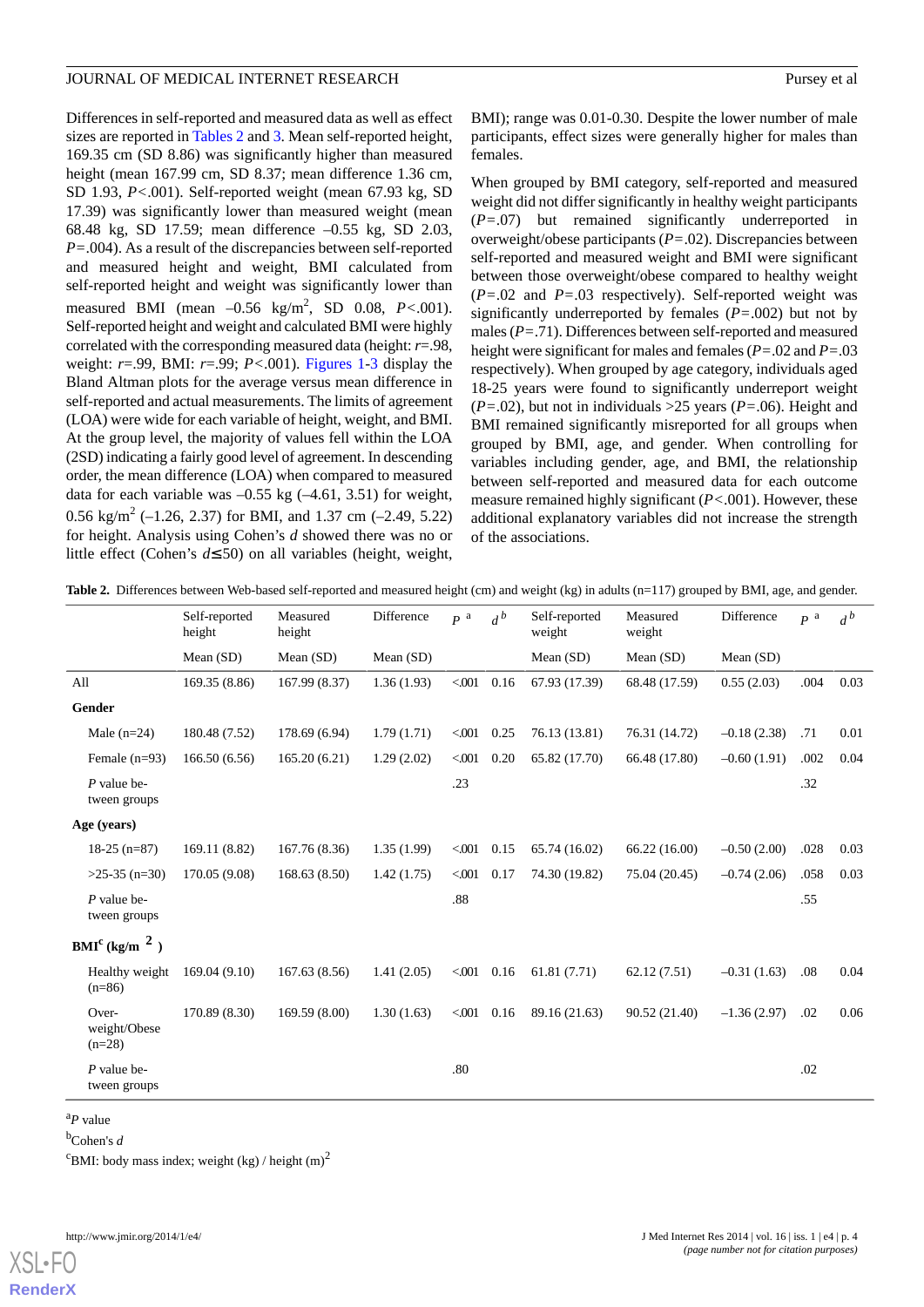<span id="page-4-0"></span>

|  | Table 3. Differences between Web-based self-reported and measured BMI (kg/m <sup>2</sup> ) in adults (n=117) grouped by BMI, age, and gender. |  |  |  |
|--|-----------------------------------------------------------------------------------------------------------------------------------------------|--|--|--|
|  |                                                                                                                                               |  |  |  |
|  |                                                                                                                                               |  |  |  |

|                           | Self-reported BMI, mean<br>(SD) | Measured BMI, mean (SD) | Difference, mean<br>(SD) | Cohen's $d$ |
|---------------------------|---------------------------------|-------------------------|--------------------------|-------------|
| All                       | 23.63(5.60)                     | 24.18 (5.62)            | $-0.56(0.08)^{a}$        | 0.11        |
| Gender                    |                                 |                         |                          |             |
| Male $(n=24)$             | 23.30 (3.38)                    | 23.80 (3.66)            | $0.51(0.97)^b$           | 0.14        |
| Female $(n=93)$           | 23.75(6.18)                     | 24.31 (6.06)            | $0.57(0.89)^{a}$         | 0.10        |
| P value between groups    |                                 |                         | .78                      |             |
| Age (years)               |                                 |                         |                          |             |
| $18-25$ (n=87)            | 22.94(5.21)                     | 23.46 (5.17)            | $0.52(0.91)^{a}$         | 0.12        |
| $>25-35$ (n=30)           | 25.63(6.29)                     | 26.28(6.40)             | $0.65(0.89)^{a}$         | 0.11        |
| $P$ value between groups  |                                 |                         | .51                      |             |
| $BMI^{c}$ (kg/m $^{2}$ )  |                                 |                         |                          |             |
| Healthy weight $(n=86)$   | 21.60(1.74)                     | 22.06 (1.58)            | $-0.46(0.77)^{a}$        | 0.30        |
| Overweight/Obese $(n=28)$ | 30.57 (7.56)                    | 31.46 (7.26)            | $-0.89(1.22)^{a}$        | 0.12        |
| $P$ value between groups  |                                 |                         | .03                      |             |

<sup>a</sup>*P<*.001

<sup>b</sup>*P=*.02

<sup>c</sup>BMI: body mass index; weight (kg) / height  $(m)^2$ 

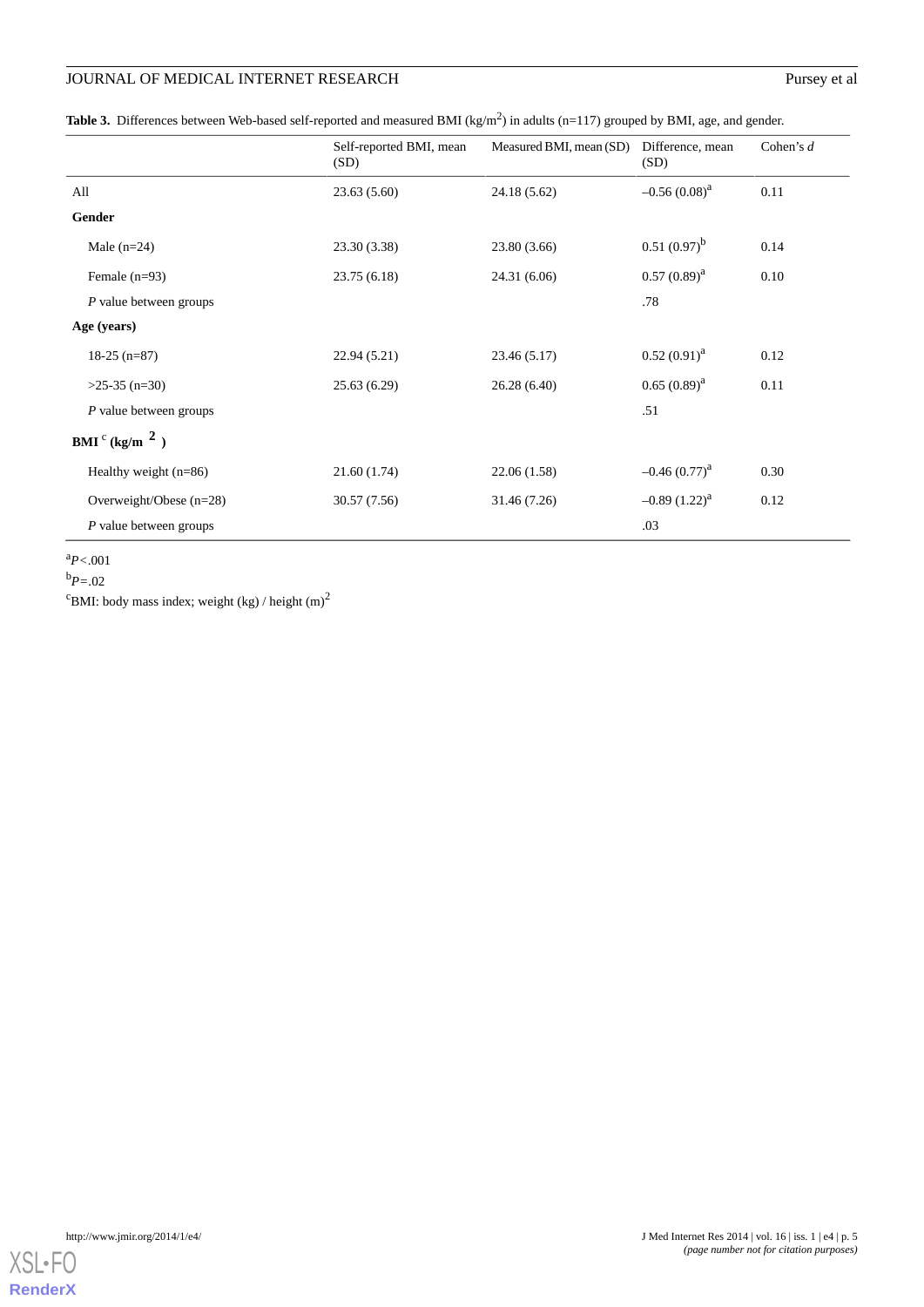<span id="page-5-0"></span>**Figure 1.** Level of agreement between self-reported and measured height (cm). Solid line represents the mean difference and dotted line represents the limits of agreement (LOA).



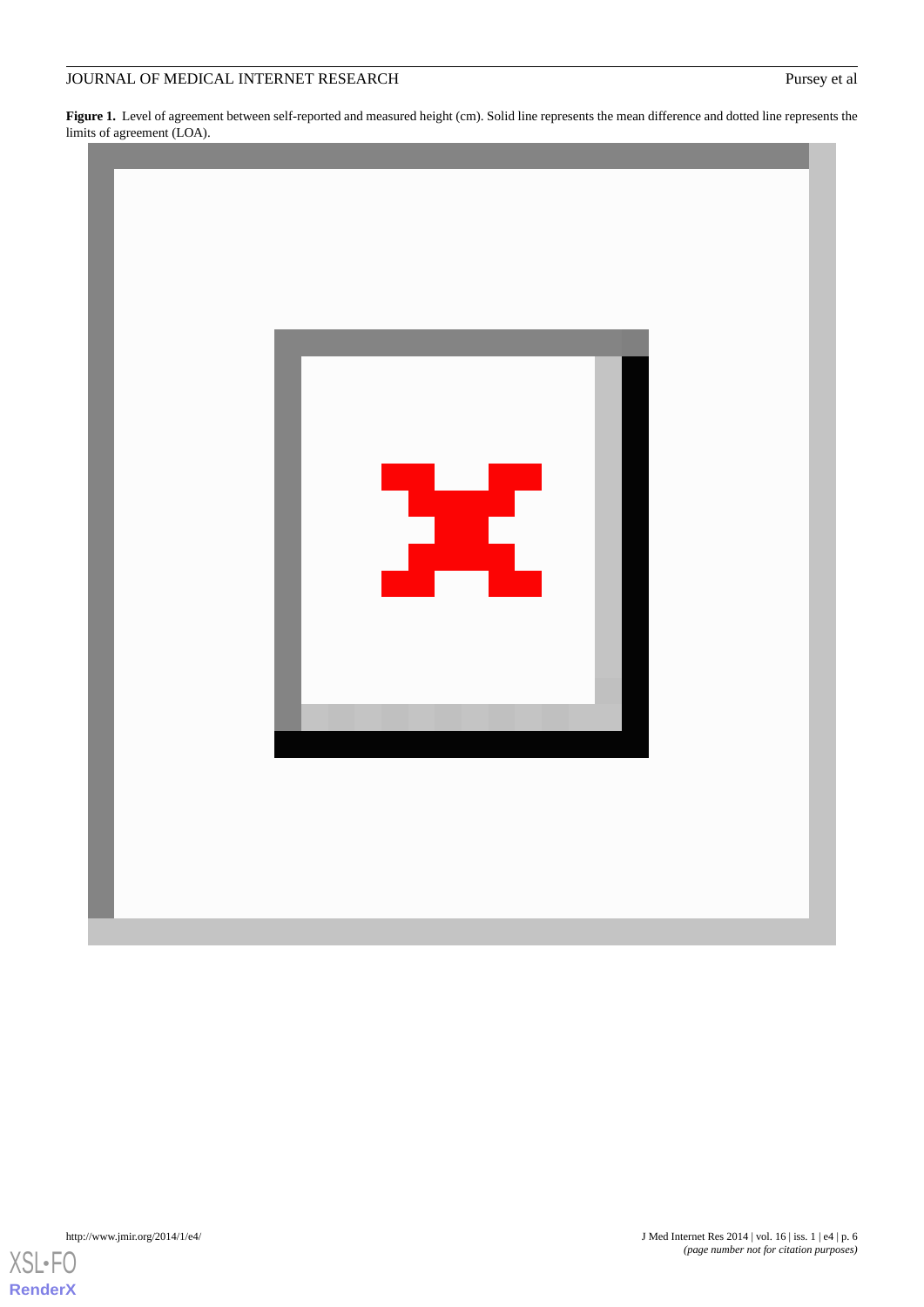Figure 2. Level of agreement between self-reported and measured weight (kg). Solid line represents the mean difference and dotted line represents the limits of agreement (LOA).



<span id="page-6-0"></span>Figure 3. Level of agreement between BMI calculated from self-reported and measured data (kg/m<sup>2</sup>). Solid line represents the mean difference and dotted line represents the limits of agreement (LOA).



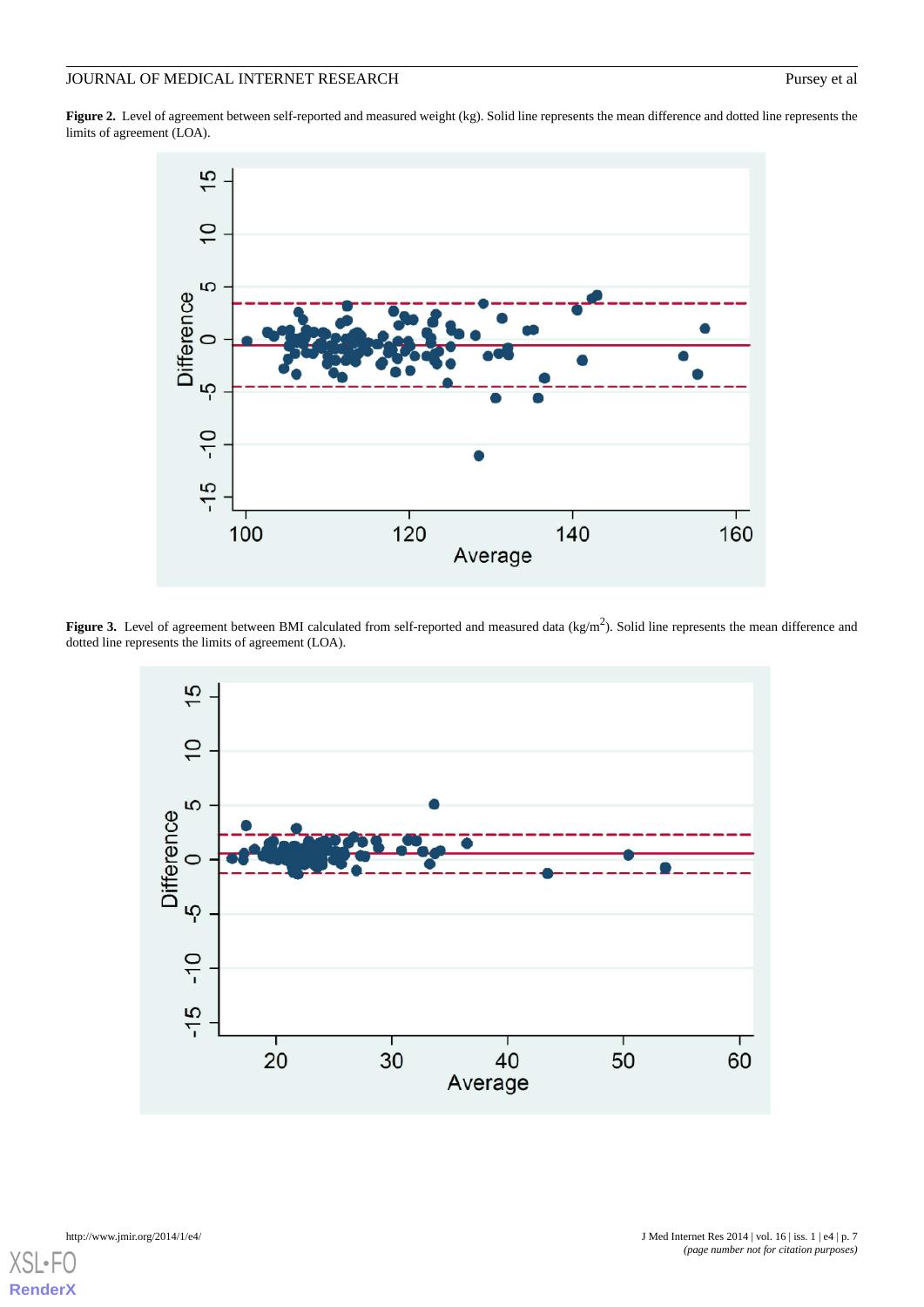### *Discussion*

### **Principal Findings**

To our knowledge, this is the first study to evaluate the accuracy of online self-reported height and weight in a young adult population. Compared to objectively measured data, online self-reported height was significantly overestimated while weight was significantly underestimated. As a consequence of the differences in self-reported and measured height and weight, self-reported BMI was significantly underestimated by participants; this underestimation of BMI changed the classification of BMI category of three participants. Measured and self-reported height, weight, and BMI were all strongly positively correlated with moderate levels of agreement. When grouped by BMI, age, and gender, self-reported weight remained significantly underreported by females, overweight/obese participants, and individuals <25 years. Effect sizes in this study (Cohen's *d*) for subgroups were considered small and likely to reflect the overall small sample size.

There was fairly good agreement between self-reported and measured data in the current study. Thus, online self-reported height and weight can be accepted as a satisfactory method of data collection in Web-based weight interventions, which is in agreement with international studies [\[3](#page-8-0)[,17](#page-8-11)[,18](#page-8-12)]. The discrepancies between self-reported and measured weight in the current study were smaller than those reported by two previous online studies validating weight alone  $[3,18]$  $[3,18]$  $[3,18]$  $[3,18]$  but were greater than those reported by a third larger study that also assessed height and BMI [[17\]](#page-8-11). In addition, misreporting of anthropometric data in the current study related to BMI classification [[17\]](#page-8-11) and gender bias [\[18](#page-8-12)] is consistent with previous research in the area. These discrepancies in online self-reported data highlight that the same medium should be used to collect data for repeated measures within trials.

### **Strengths and Limitations**

The generalizability of the current study may be limited by the recruitment of a convenience sample of predominantly female participants who were interested in a survey about food addiction. Those who volunteered to be measured were participants in an online food addiction survey where the only incentive was providing personalized feedback regarding height, weight, and body composition. Thus it is possible that these individuals may be more motivated than the general population, and the smaller magnitude of differences in the current study

compared to previous paper-based self-reported studies [\[9](#page-8-19)[-12](#page-8-6)] could be evidence that measurements may be affected by volunteer bias. However, the participants that were measured were representative of the larger online survey sample.

Another limitation of the study is the time lapse of 1 month between self-report and measurement. Logistical issues related to time taken to recruit participants and accessing measurement facilities resulted in a longer period of time between self-report and measurement than previously conducted studies. This time-lag between self-report and measurement could potentially be enough time for weight to have changed. This is particularly important in college-aged participants whose weight has been shown to fluctuate rapidly [[25\]](#page-8-20) or could be enough time for weight to change if an individual was participating in a weight loss program. It is possible that the instructions given to the participants in self-reporting data, the clothing worn by participants at time of measurement, and the use of different measuring equipment by participants compared to the calibrated equipment used by the trained assessor could have introduced measurement bias [[8](#page-8-5)]. However, we would expect to see systematic and larger differences between self-reported and measured data than the results obtained if differences were due to measurement error.

Strengths of the study include the use of measured height to validate calculated BMI and the inclusion of adults from all weight categories to allow for comparison of self-reported anthropometric data based on weight status. The current study is important as it includes individuals from a range of weight status categories, including healthy weight.

### **Conclusions**

Self-reported height was significantly overestimated and self-reported weight significantly underestimated by Australian adults aged 18-35 years. However, there was fairly good agreement between self-reported and measured data, and these were strongly positively correlated. When grouped by BMI category and demographic data, self-reported weight remained significantly underreported by individuals classified as overweight/obese, females, and individuals <25 years only. These findings suggest that online self-reported height and weight can be a valid method of collecting anthropometric data and calculating BMI. Future studies with larger sample sizes and repeated measures over time in eHealth research contexts are required.

### <span id="page-7-0"></span>**Conflicts of Interest**

<span id="page-7-1"></span>None declared.

#### **References**

- 1. Neve M, Morgan PJ, Jones PR, Collins CE. Effectiveness of Web-based interventions in achieving weight loss and weight loss maintenance in overweight and obese adults: a systematic review with meta-analysis. Obes Rev 2010 Apr;11(4):306-321. [doi: [10.1111/j.1467-789X.2009.00646.x\]](http://dx.doi.org/10.1111/j.1467-789X.2009.00646.x) [Medline: [19754633](http://www.ncbi.nlm.nih.gov/entrez/query.fcgi?cmd=Retrieve&db=PubMed&list_uids=19754633&dopt=Abstract)]
- 2. Collins CE, Morgan PJ, Jones P, Fletcher K, Martin J, Aguiar EJ. A 12-week commercial Web-based weight-loss program for overweight and obese adults: Randomized controlled trial comparing basic versus enhanced features. J Med Internet Res 2012;14(2):306-321. [doi: [10.2196/jmir.1980\]](http://dx.doi.org/10.2196/jmir.1980)



**[RenderX](http://www.renderx.com/)**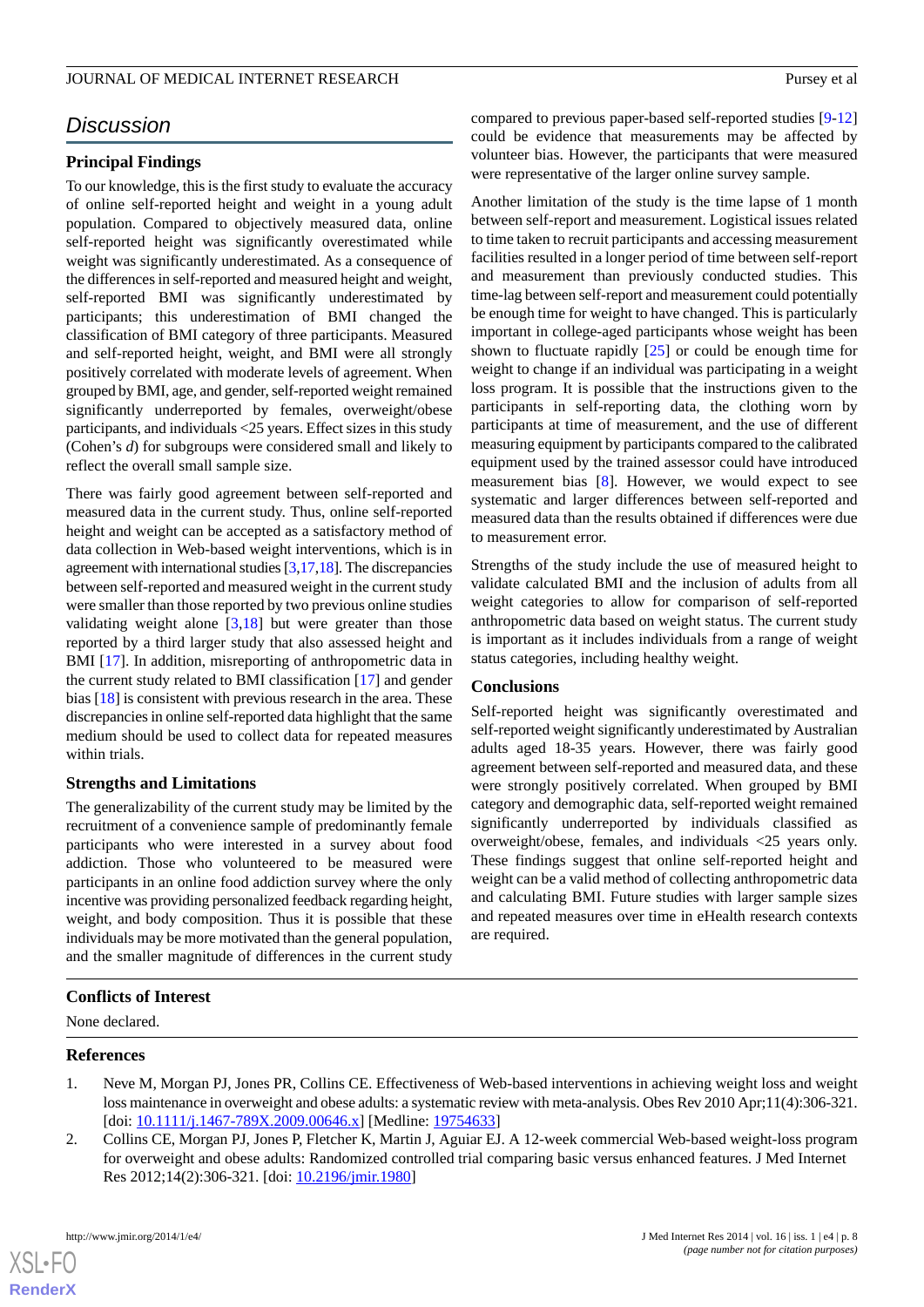- <span id="page-8-0"></span>3. Harvey-Berino J, Krukowski RA, Buzzell P, Ogden D, Skelly J, West DS. The accuracy of weight reported in a Web-based obesity treatment program. Telemed J E Health 2011 Nov;17(9):696-699 [[FREE Full text](http://europepmc.org/abstract/MED/21882997)] [doi: [10.1089/tmj.2011.0032](http://dx.doi.org/10.1089/tmj.2011.0032)] [Medline: [21882997](http://www.ncbi.nlm.nih.gov/entrez/query.fcgi?cmd=Retrieve&db=PubMed&list_uids=21882997&dopt=Abstract)]
- <span id="page-8-1"></span>4. Mehring M, Haag M, Linde K, Wagenpfeil S, Frensch F, Blome J. Effects of a general practice guided Web-based weight reduction program - results of a cluster-randomized controlled trial. BMC Fam Pract Jun;14. 10.1186/1471-2296- 2013;14:76. [doi: [10.1186/1471-2296-14-76](http://dx.doi.org/10.1186/1471-2296-14-76)]
- <span id="page-8-2"></span>5. Hansen AW, Gronbaek M, Helge JW, Severin M, Curtis T, Tolstrup JS. Effect of a Web-based intervention to promote physical activity and improve health among physically inactive adults: A population-based randomized controlled trial. J Med Internet Res 2012;14(5):e145. [doi: [10.2196/jmir.2109](http://dx.doi.org/10.2196/jmir.2109)]
- <span id="page-8-4"></span><span id="page-8-3"></span>6. Gunnare NA, Silliman K, Morris MN. Accuracy of self-reported weight and role of gender, body mass index, weight satisfaction, weighing behavior, and physical activity among rural college students. Body Image 2013 Jun;10(3):406-410. [doi: [10.1016/j.bodyim.2013.01.006\]](http://dx.doi.org/10.1016/j.bodyim.2013.01.006) [Medline: [23419637](http://www.ncbi.nlm.nih.gov/entrez/query.fcgi?cmd=Retrieve&db=PubMed&list_uids=23419637&dopt=Abstract)]
- <span id="page-8-5"></span>7. Larsen JK, Ouwens M, Engels RC, Eisinga R, van Strien T. Validity of self-reported weight and height and predictors of weight bias in female college students. Appetite 2008;50(2-3):386-389. [doi: [10.1016/j.appet.2007.09.002\]](http://dx.doi.org/10.1016/j.appet.2007.09.002) [Medline: [18006115](http://www.ncbi.nlm.nih.gov/entrez/query.fcgi?cmd=Retrieve&db=PubMed&list_uids=18006115&dopt=Abstract)]
- <span id="page-8-19"></span>8. Gorber SC, Tremblay M, Moher D, Gorber B. A comparison of direct vs self-report measures for assessing height, weight and body mass index: A systematic review. Obes Rev 2007;8(4):307-326. [doi: [10.1111/j.1467-789X.2007.00347.x](http://dx.doi.org/10.1111/j.1467-789X.2007.00347.x)]
- 9. Wang Z, Patterson CM, Hills AP. A comparison of self-reported and measured height, weight and BMI in Australian adolescents. Aust NZ J Publ Heal 2002 Oct;26(5):473-478. [doi: [10.1111/j.1467-842X.2002.tb00350.x\]](http://dx.doi.org/10.1111/j.1467-842X.2002.tb00350.x)
- 10. Danubio ME, Miranda G, Vinciguerra MG, Vecchi E, Rufo F. Comparison of self-reported and measured height and weight: Implications for obesity research among young adults. Econ Hum Biol 2008;6(1):181-190. [doi: [10.1016/j.ehb.2007.04.002](http://dx.doi.org/10.1016/j.ehb.2007.04.002)]
- <span id="page-8-6"></span>11. Krul AJ, Daanen HA, Choi H. Self-reported and measured weight, height and body mass index (BMI) in Italy, the Netherlands and North America. Eur J Public Health 2011 Aug;21(4):414-419 [[FREE Full text\]](http://eurpub.oxfordjournals.org/cgi/pmidlookup?view=long&pmid=20089678) [doi: [10.1093/eurpub/ckp228](http://dx.doi.org/10.1093/eurpub/ckp228)] [Medline: [20089678](http://www.ncbi.nlm.nih.gov/entrez/query.fcgi?cmd=Retrieve&db=PubMed&list_uids=20089678&dopt=Abstract)]
- <span id="page-8-7"></span>12. Burton NW, Brown W, Dobson A. Accuracy of body mass index estimated from self-reported height and weight in mid-aged Australian women. Aust N Z J Public Health 2010 Dec;34(6):620-623. [doi: [10.1111/j.1753-6405.2010.00618.x](http://dx.doi.org/10.1111/j.1753-6405.2010.00618.x)] [Medline: [21134066](http://www.ncbi.nlm.nih.gov/entrez/query.fcgi?cmd=Retrieve&db=PubMed&list_uids=21134066&dopt=Abstract)]
- <span id="page-8-9"></span><span id="page-8-8"></span>13. Grossschadl F, Haditsch B, Stronegger WJ. Validity of self-reported weight and height in Austrian adults: sociodemographic determinants and consequences for the classification of BMI categories. Public Health Nutr 2012;34(6):20-27. [doi: [10.1017/S1368980011001911](http://dx.doi.org/10.1017/S1368980011001911)]
- <span id="page-8-10"></span>14. Larson MR. Social desirability and self-reported weight and height. Int J Obes Relat Metab Disord 2000 May;24(5):663-665. [Medline: [10849592](http://www.ncbi.nlm.nih.gov/entrez/query.fcgi?cmd=Retrieve&db=PubMed&list_uids=10849592&dopt=Abstract)]
- <span id="page-8-11"></span>15. Brestoff JR, Perry IJ, Van den Broeck J. Challenging the role of social norms regarding body weight as an explanation for weight, height, and BMI misreporting biases: development and application of a new approach to examining misreporting and misclassification bias in surveys. BMC Public Health 2011;11:331. [doi: [10.1186/1471-2458-11-331](http://dx.doi.org/10.1186/1471-2458-11-331)]
- <span id="page-8-12"></span>16. Béland Y, St-Pierre M. Mode effects in the Canadian community health survey: A comparison of CATI and CAPI. In: Advances in Telephone Survey Methodology. New York: John Wiley & Sons, Inc; 2007:297-314.
- <span id="page-8-14"></span><span id="page-8-13"></span>17. Lassale C, Peneau S, Touvier M, Julia C, Galan P, Hercberg S. Validity of Web-based self-reported weight and height: results of the Nutrinet-Sante study. J Med Internet Res 2013;15(8):e152. [doi: [10.2196/jmir.2575](http://dx.doi.org/10.2196/jmir.2575)]
- <span id="page-8-16"></span><span id="page-8-15"></span>18. Bonn SE, Trolle Lagerros Y, Bälter K. How valid are Web-based self-reports of weight? J Med Internet Res 2013 Apr;15(4):e52 [[FREE Full text\]](http://www.jmir.org/2013/4/e52/) [doi: [10.2196/jmir.2393](http://dx.doi.org/10.2196/jmir.2393)] [Medline: [23570956\]](http://www.ncbi.nlm.nih.gov/entrez/query.fcgi?cmd=Retrieve&db=PubMed&list_uids=23570956&dopt=Abstract)
- 19. Survey Monkey. 2013. URL: <http://www.surveymonkey.com/> [accessed 2013-08-22] [[WebCite Cache ID 6J3JFyaWJ](http://www.webcitation.org/

                    6J3JFyaWJ)]
- <span id="page-8-17"></span>20. Doodle online scheduling. 2013. URL:<http://doodle.com/?locale=en> [accessed 2013-08-22] [\[WebCite Cache ID 6J3JTtz45](http://www.webcitation.org/

                                    6J3JTtz45)]
- <span id="page-8-18"></span>21. Stewart A, Marfell-Jones M, Olds T, de Ridder H. International standards for anthropometric assessment. In: International Society for the Advancement of Kinanthropometry. Lower Hutt, New Zealand: ISAK; 2011:125.
- <span id="page-8-20"></span>22. World Health Organization. BMI classification. URL: [http://apps.who.int/bmi/index.jsp?introPage=intro\\_3.html](http://apps.who.int/bmi/index.jsp?introPage=intro_3.html) [accessed] 2013-08-22] [\[WebCite Cache ID 6J3JWlEm4](http://www.webcitation.org/

                                    6J3JWlEm4)]
- 23. Martin Bland J, Altman D. Statistical methods for assessing agreement between two methods of clinical measurement. The Lancet 1986 Feb;327(8476):307-310. [doi: [10.1016/S0140-6736\(86\)90837-8\]](http://dx.doi.org/10.1016/S0140-6736(86)90837-8)
- 24. Cohen J. Statistical power analysis for behavioural sciences. 2nd ed. Hillsdale, New Jersey, USA: Lawrence Earlbaum and Associates; 1988.
- 25. Gow RW, Trace SE, Mazzeo SE. Preventing weight gain in first year college students: An online intervention to prevent the "freshman fifteen". Eating Behaviors 2010;11(1):33-39. [doi: [10.1016/j.eatbeh.2009.08.005\]](http://dx.doi.org/10.1016/j.eatbeh.2009.08.005)

### **Abbreviations**

**BMI:** body mass index **LOA:** limits of agreement **SEIFA:** Socio-Economic Indexes for Areas



[XSL](http://www.w3.org/Style/XSL)•FO **[RenderX](http://www.renderx.com/)**